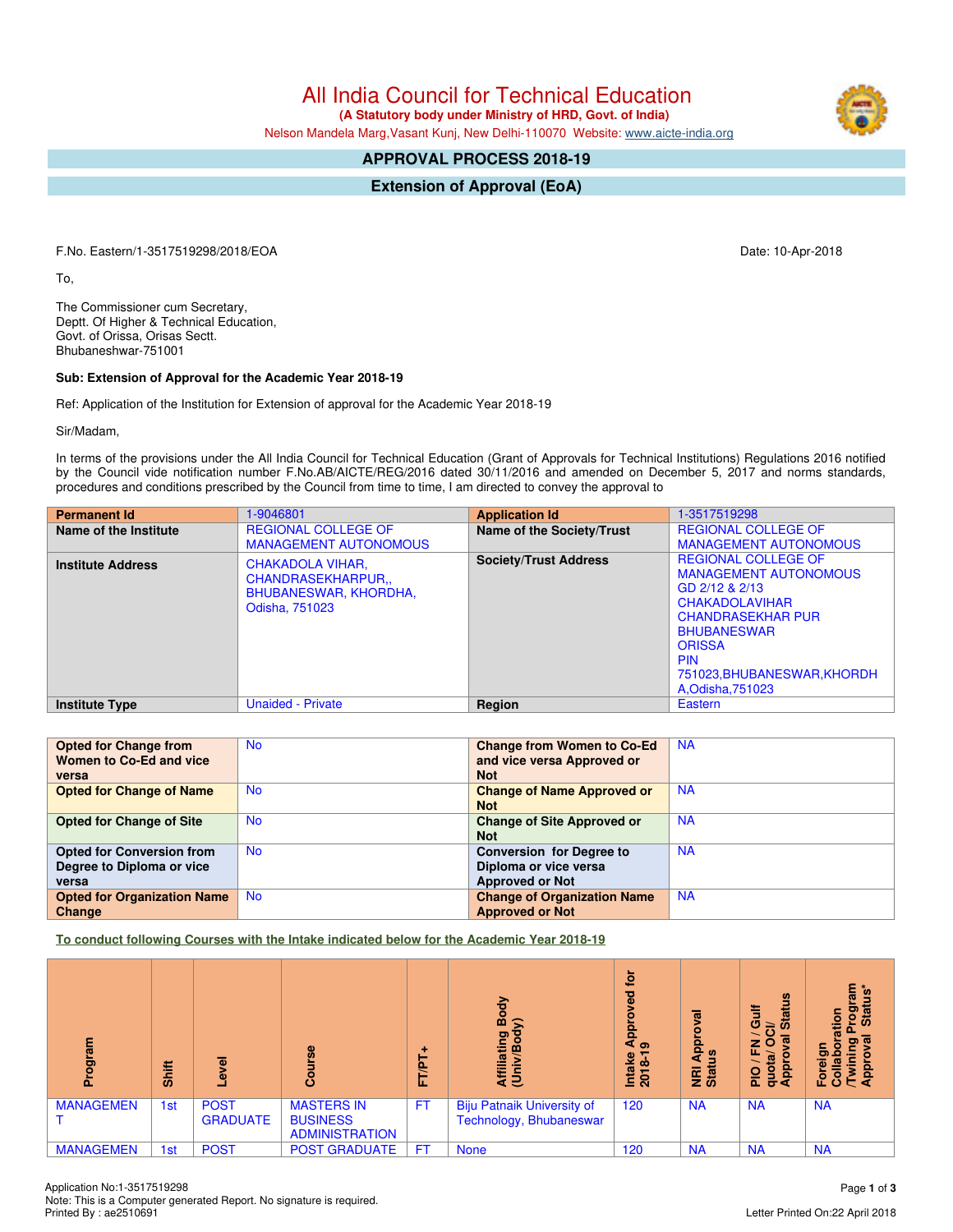|  | <b>DIPLO</b> | $\left\{ \left( \left( \mathbf{a}^{\mathsf{T}}\right) \mathbf{a}^{\mathsf{T}}\right) \mathbf{a}^{\mathsf{T}}\right\} \right\}$<br><b>SKADUAIE</b><br><b>LOMA</b> | <b>DIDI OLIA ILI</b><br>''⊣ال<br>.oma in<br>$1 - 1 - 1$<br>MANAGEMEN |  |  |  |  |  |  |
|--|--------------|------------------------------------------------------------------------------------------------------------------------------------------------------------------|----------------------------------------------------------------------|--|--|--|--|--|--|
|--|--------------|------------------------------------------------------------------------------------------------------------------------------------------------------------------|----------------------------------------------------------------------|--|--|--|--|--|--|

+FT –Full Time,PT-Part Time # Punitive Action against the Institute

## **Course(s) Applied for Closure by the Institute for the Academic Year 2018-19**

| <b>Program</b>    | <b>Shift</b>    | Level                                            | <b>Course</b>                                                  | $FT/PT+$  | <b>Affiliating Body (Univ/Body)</b>                                    | <b>Course Closure</b><br><b>Status</b> |
|-------------------|-----------------|--------------------------------------------------|----------------------------------------------------------------|-----------|------------------------------------------------------------------------|----------------------------------------|
| <b>MANAGEMENT</b> | 2 <sub>nd</sub> | <b>POST</b><br><b>GRADUATE</b><br><b>DIPLOMA</b> | <b>POST GRADUATE</b><br><b>DIPLOMA IN</b><br><b>MANAGEMENT</b> | <b>FT</b> | <b>None</b>                                                            | Pending <sup>\$</sup>                  |
| <b>MCA</b>        | 1st             | <b>POST</b><br><b>GRADUATE</b>                   | <b>MASTERS IN</b><br><b>COMPUTER</b><br><b>APPLICATIONS</b>    | <b>FT</b> | <b>Biju Patnaik University of</b><br>Technology,<br><b>Bhubaneswar</b> | Pending <sup>\$</sup>                  |

+FT-Full Time,PT-Part Time

\$ Due to non-submission of NOC's from University / Board and / or State Government

In case of any differences in content in this Computer generated Extension of Approval Letter, the content/information as approved by the Executive Council / General Council as available on the record of AICTE shall be final and binding.

Strict compliance of Anti-Ragging Regulation: - Approval is subject to strict compliance of provisions made in AICTE Regulation notified vide F. No. 37-3/Legal/AICTE/2009 dated July 1, 2009 for Prevention and Prohibition of Ragging in Technical Institutions. In case Institution fails to take adequate steps to Prevent Ragging or fails to act in accordance with AICTE Regulation or fails to punish perpetrators or incidents of Ragging, it will be liable to take any action as defined under clause 9(4) of the said Regulation.

> **Prof. A.P Mittal Member Secretary, AICTE**

Copy to:

- 1. The Regional Officer, All India Council for Technical Education College of Leather Technology Campus Block LB, Sector III, Salt Lake City Kolkata - 700 098, West Bengal
- 2. The Director Of Technical Education\*\*, Odisha
- 3. The Registrar\*\*, Biju Patnaik University of Technology, Bhubaneswar
- 4. The Principal / Director, REGIONAL COLLEGE OF MANAGEMENT AUTONOMOUS CHAKADOLA VIHAR, CHANDRASEKHARPUR,, BHUBANESWAR,KHORDHA, Odisha,751023
- 5. The Secretary / Chairman, REGIONAL COLLEGE OF MANAGEMENT AUTONOMOUS REGIONAL COLLEGE OF MANAGEMENT AUTONOMOUS GD 2/12 & 2/13 CHAKADOLAVIHAR CHANDRASEKHAR PUR BHUBANESWAR **ORISSA** PIN 751023, BHUBANESWAR,KHORDHA, Odisha,751023
- 6. Guard File(AICTE)

Note: Validity of the Course details may be verified at <http://www.aicte-india.org/>